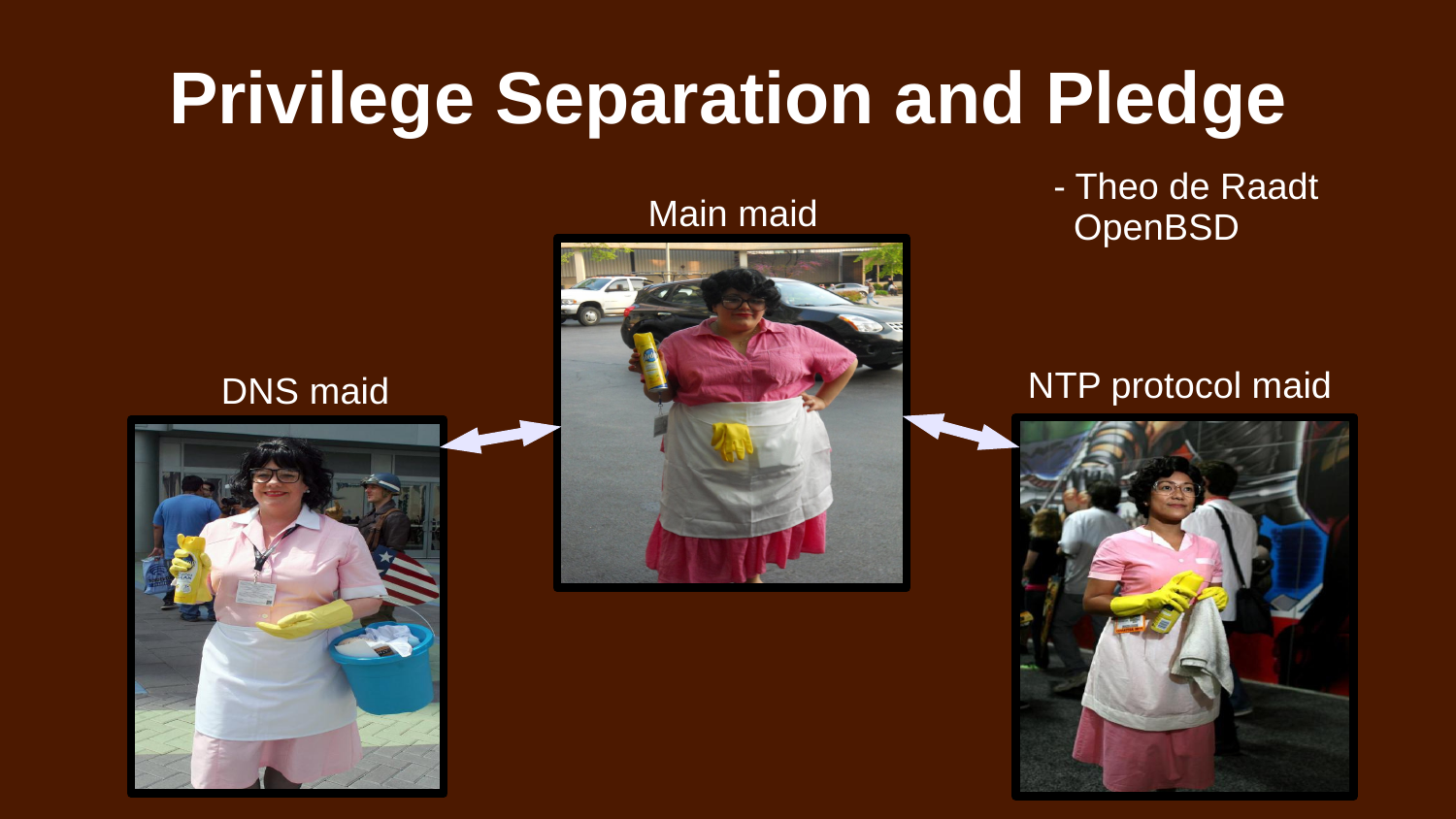# **Many small changes to improve security**

Application software (ports) (Educating upstream about better practices)

LEMON<br>CLEAN

Own Applications: design & architecture (Privilege Separation, Privilege Drop, auditing, ...)

> Address Space and other resources (ASLR, W^X, cookies, ...)

Libraries (especially libc) (strlcpy, arc4random, strict malloc, auditing, ...)

> System call interface (pledge)

Kernel (Some ASLR, W^X, ...)

Hardware and BIOS (cry into our beer...)

Focus on interaction between these two parts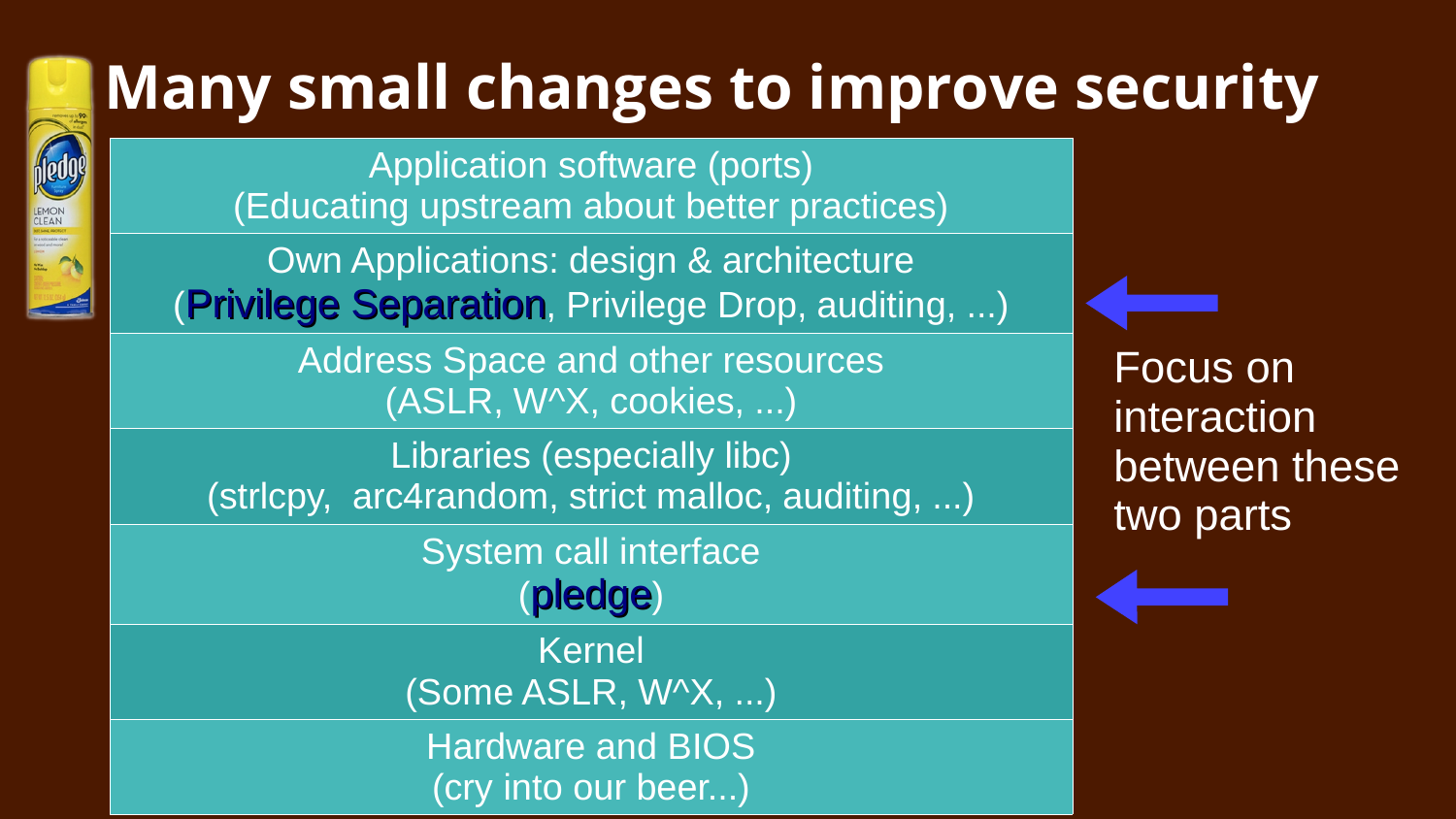

## **Privilege Separation**

A design pattern — splits a program into processes performing different sub-functions

## Each process is designed to operate in a separate security domain

Processes cooperate over pipes using some protocol

Subset of "sandboxing" concept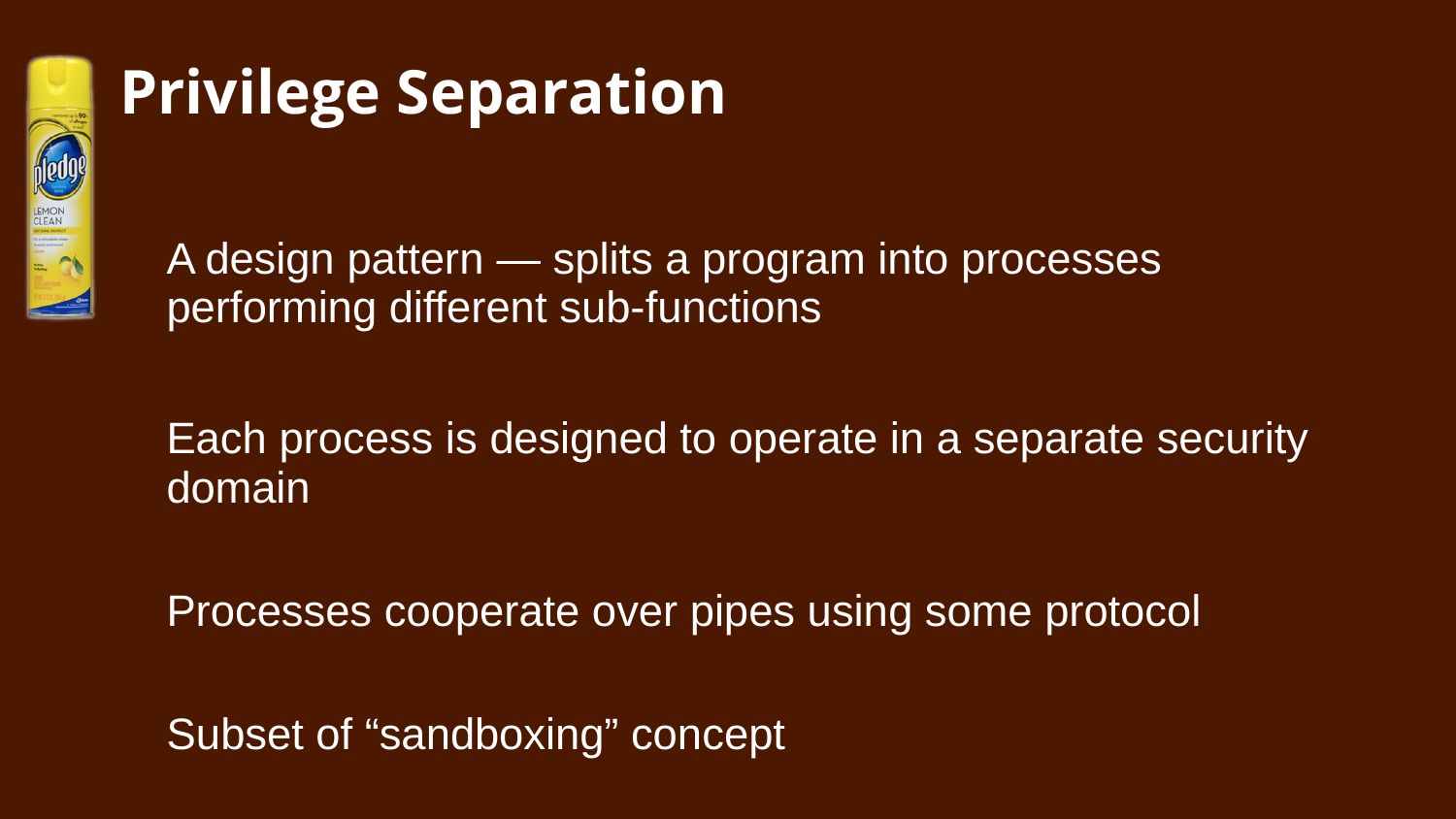

## **Separated at birth**

(Our own ntpd as an example)

Master process

Runs as root, only does settimeofday()

**DNS Servicer** 

Does DNS lookups

Internet Speaker

Speaks NTP to Internet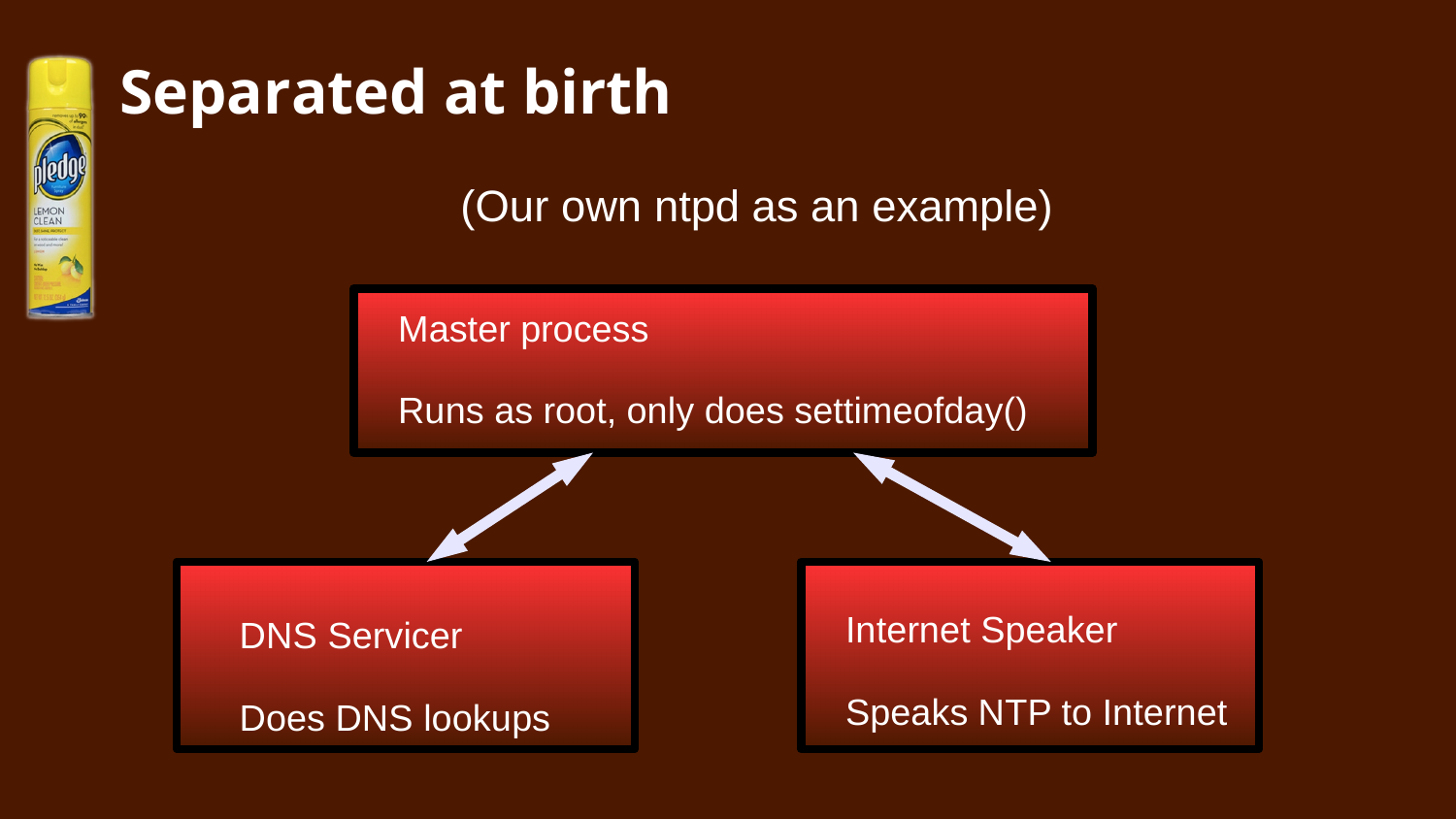

## **Privilege Separation examples**

The original 3:

Qmail **Postfix OpenSSH** 

And…. Chrome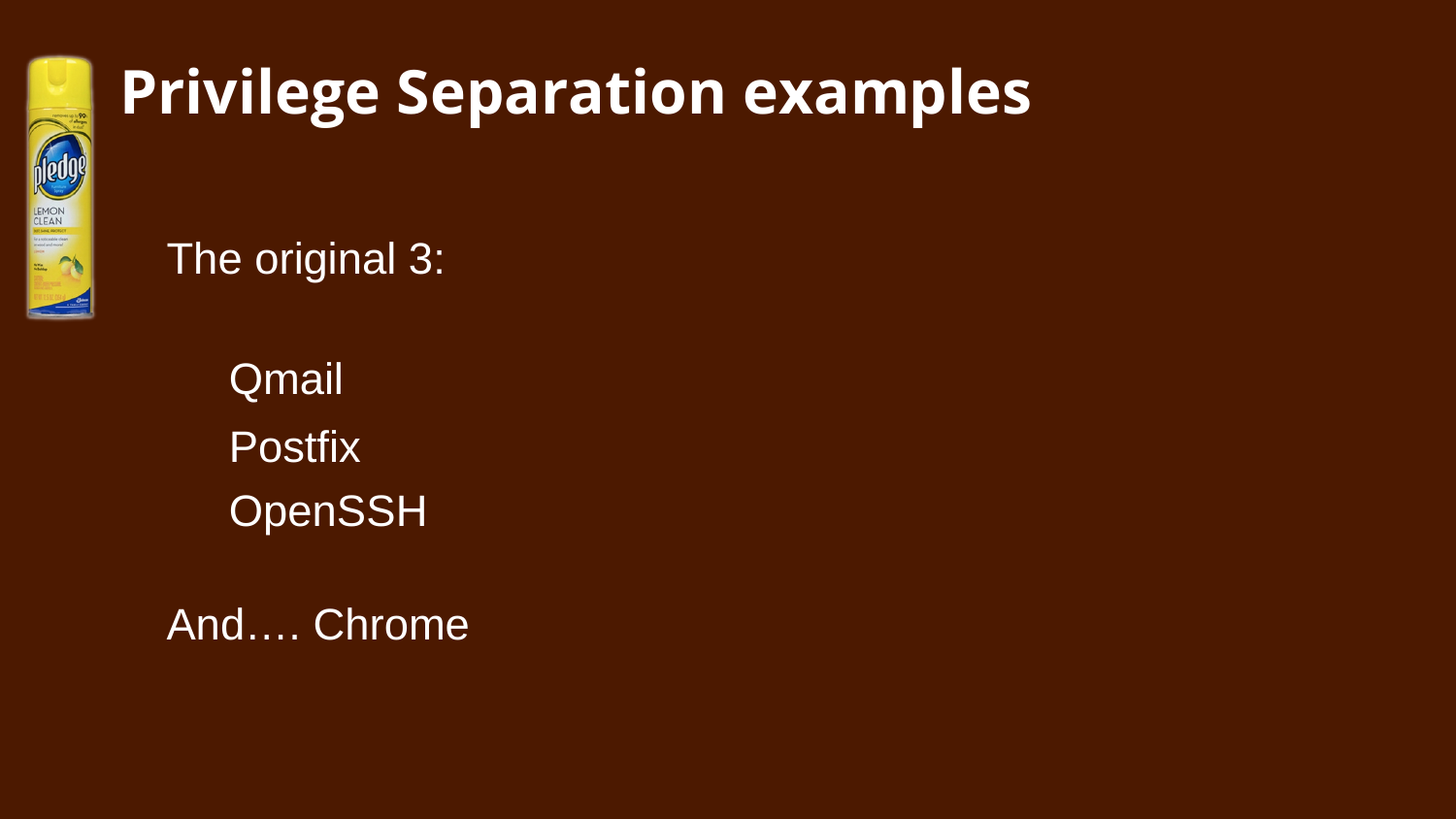

# **Defence in Depth**

We designed & modified many more programs to use this design pattern

Experience gained with 60 more programs!!!

Routing daemons, Mail daemons, dhcp tools, tcpdump…

Let's build a mechanism which enforces security domains!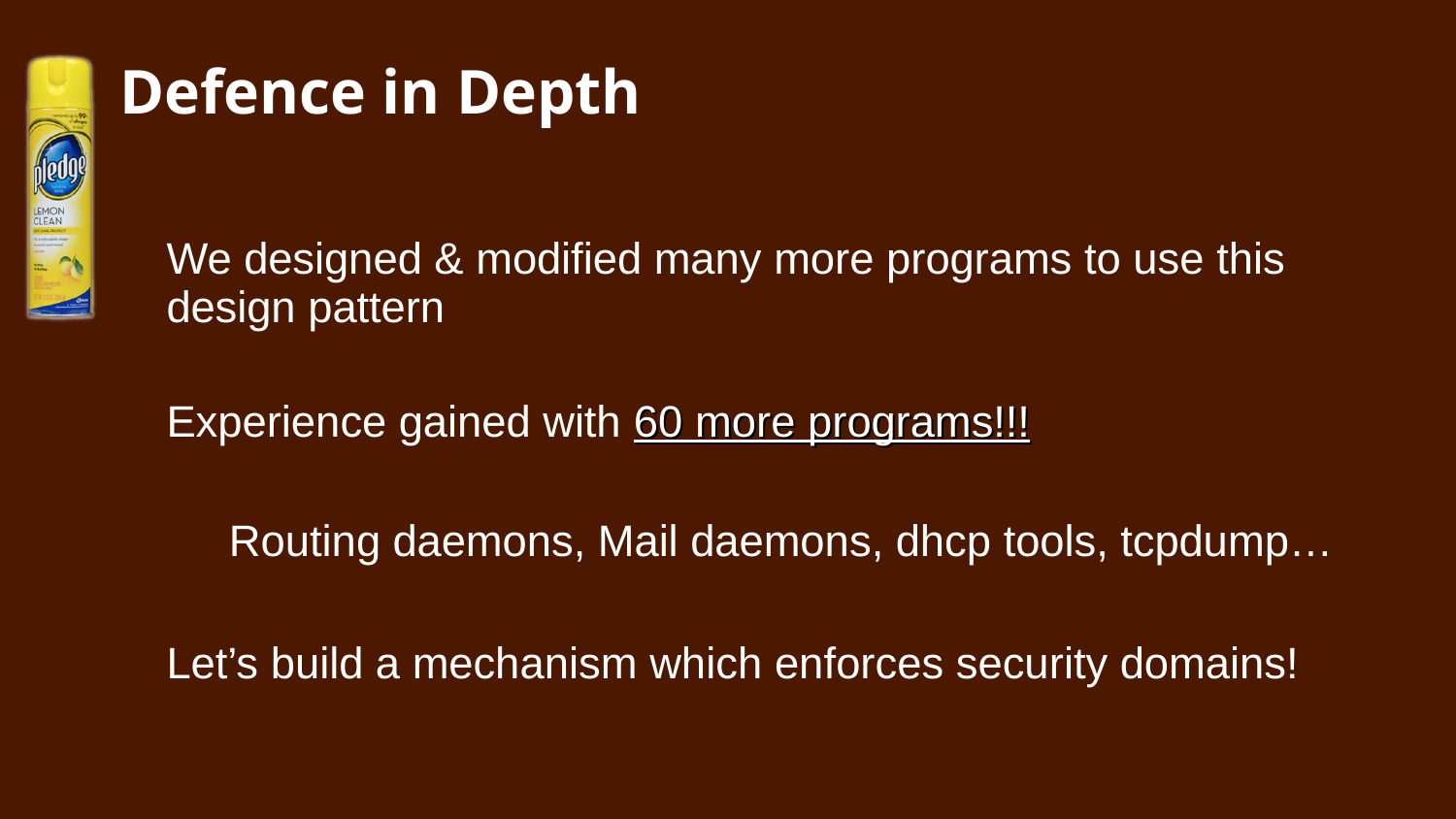

## **Major ones..**

bgpd, dhclient, dhcpd, dvmrpd, eigrpd, file, httpd, iked, ldapd, ldpd, mountd, npppd, ntpd, ospfd, ospf6d, pflogd, radiusd relayd, ripd, script, smtpd, syslogd, tcpdump, tmux, xconsole, xdm, X server, ypldap, pkg\_add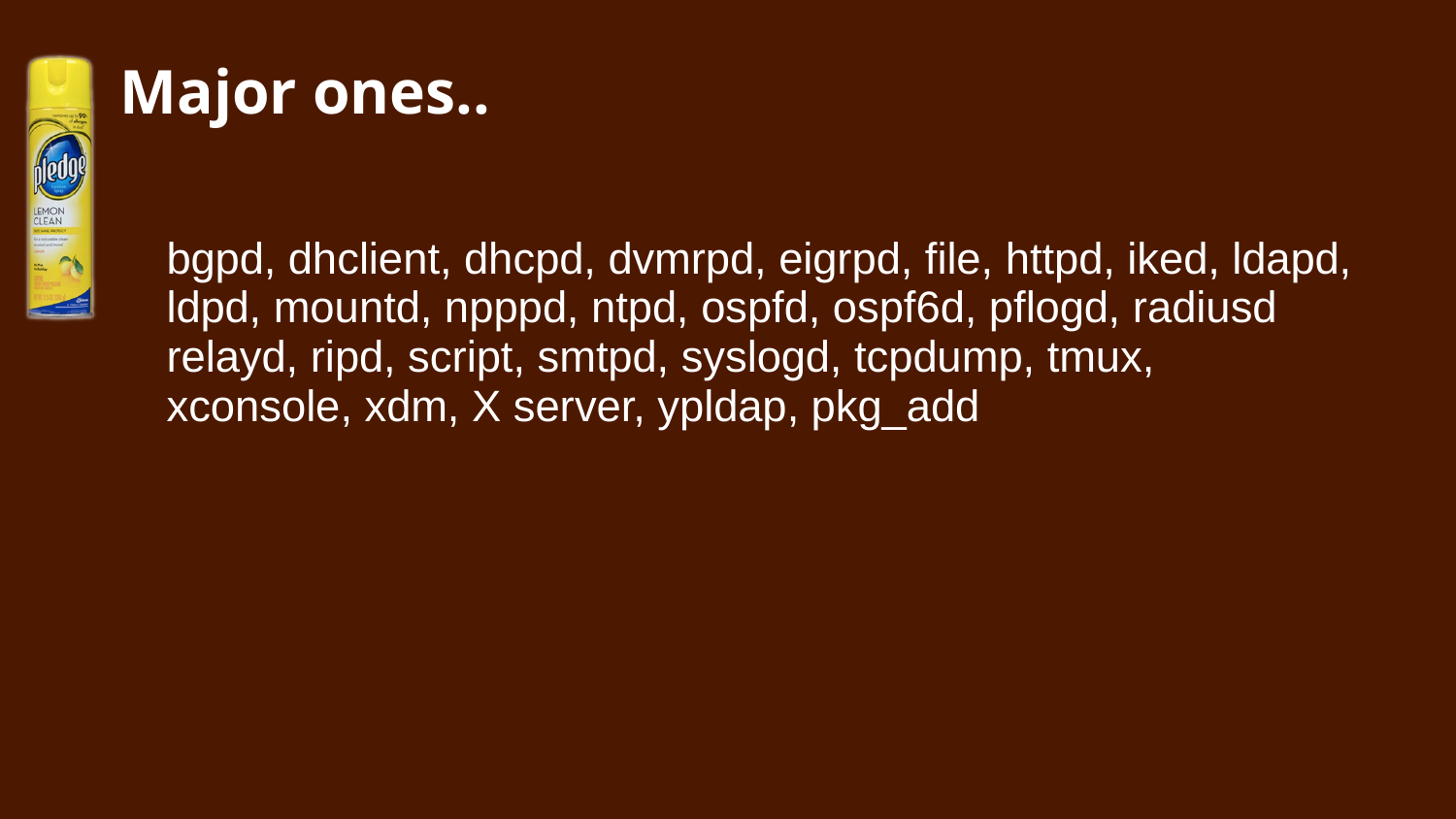

## **Pledges are POSIX subsets**

Pledge syscall requests that only (a carefully selected) subset of POSIX functionality be permitted

Subsets such as: stdio rpath wpath cpath fattr inet dns getpw proc exec sendfd recvfd …

Deep functional support in the kernel — more sophisticated than "seccomp"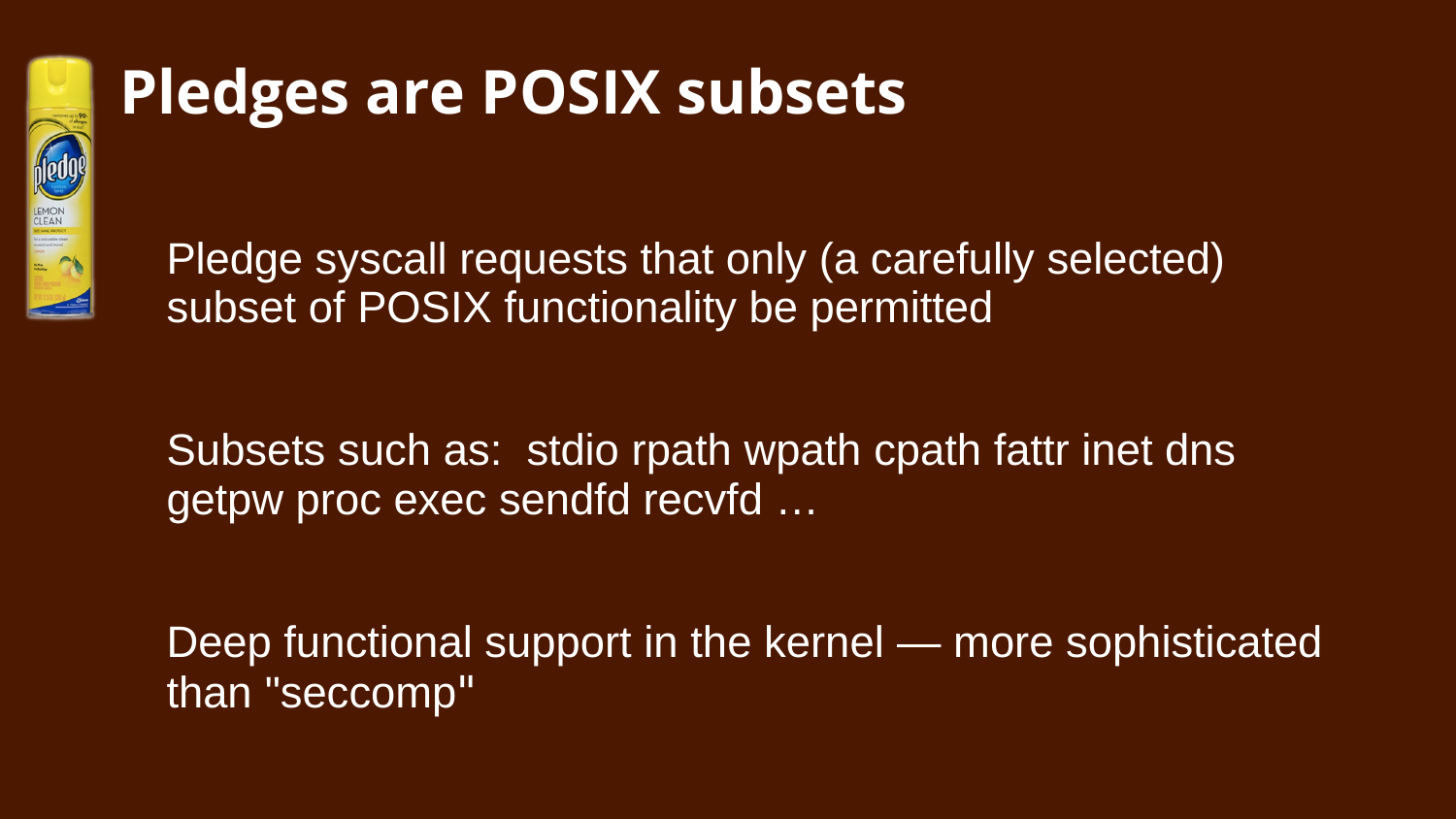

## **Privsep – enforce with Pledge**

(Our own ntpd as an example)

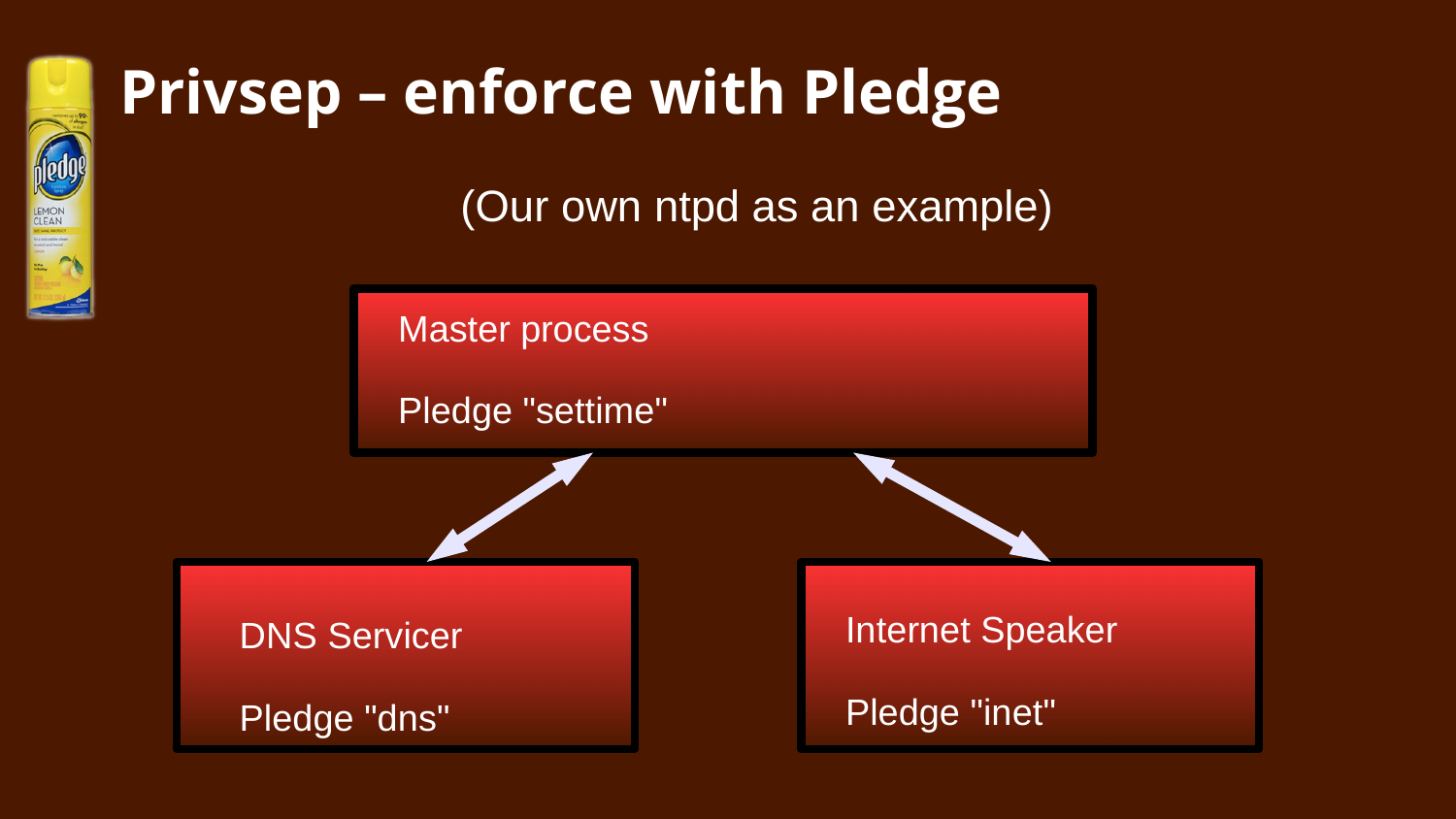

# **Processes select own pledge – inline**

"I pledge this is the only subset of POSIX I will use"

Make the promise in the code when ready.

imsg\_init(ibuf\_dns, pipe\_ntp[1]);

if (pledge("stdio dns",  $NULL$ ) == -1) err(1, "pledge");

while (quit\_dns ==  $0$ ) {

Cannot undo the promise…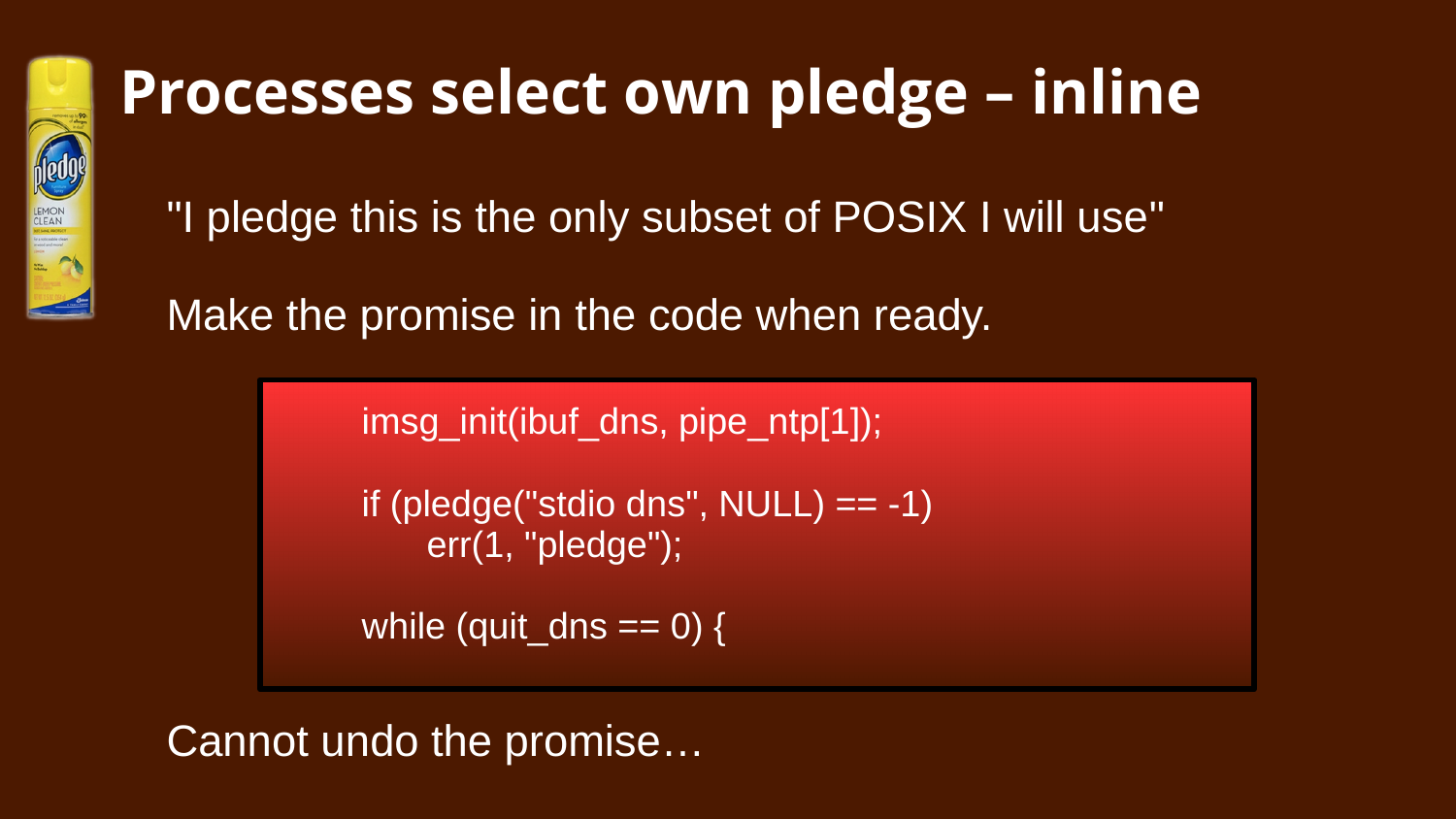

# **Good debugging experience**

Most violations result in process being killed

|  | 234 prog CALL socket(AF LOCAL, 0x1 <sock stream,0)<="" th=""></sock> |
|--|----------------------------------------------------------------------|
|  | 234 prog PLDG socket, "inet", errno 1 Operation not permitted        |
|  | 234 prog PSIG SIGABRT_SIG_DFL                                        |
|  | 234 prog NAMI "prog.core"                                            |

## core is dumped — go ahead use gdb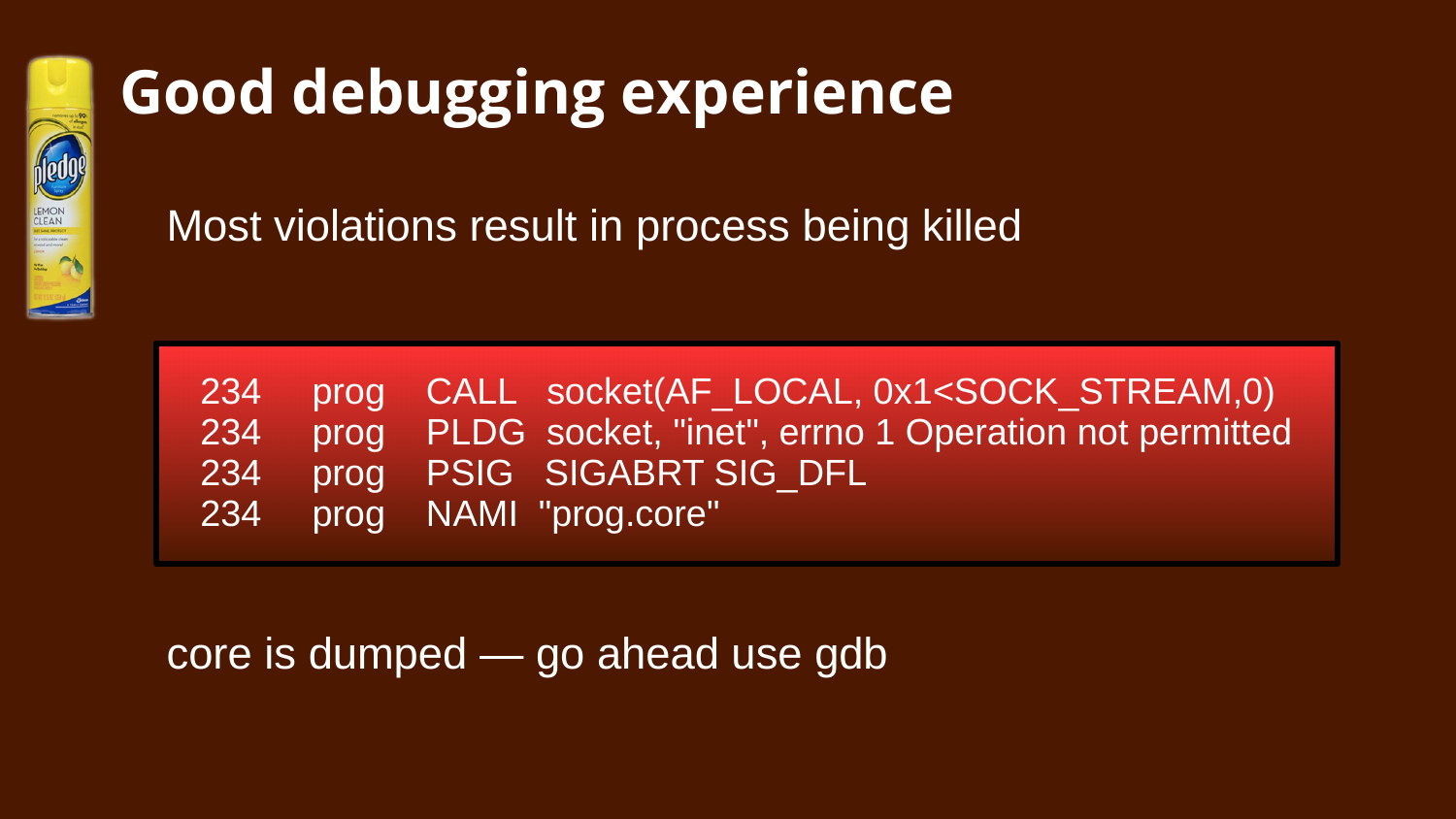

## **Privsep mistakes identified**

Implementation errors found in 10% of privsep programs

Sub-processes did actions beyond design rule! tsk tsk.

ntpd, bgpd, tcpdump, …

Validate program operation matches design rule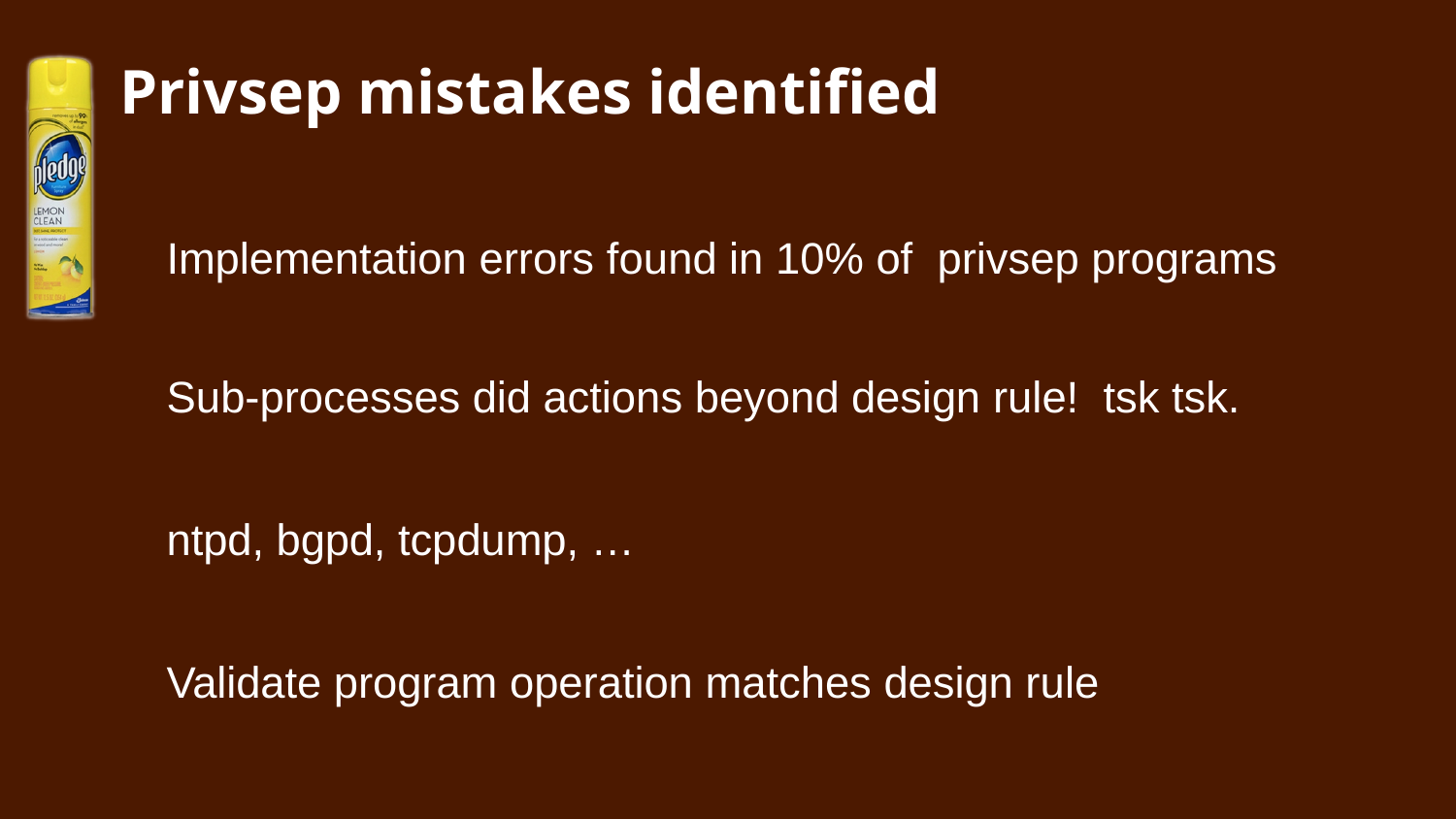

## **Future work**

OpenSSH privilege separation is dated, and could be improved...

Continue refining semantics

Cooperate if another OS wants pledge

Observe impact on upstream software, and assist